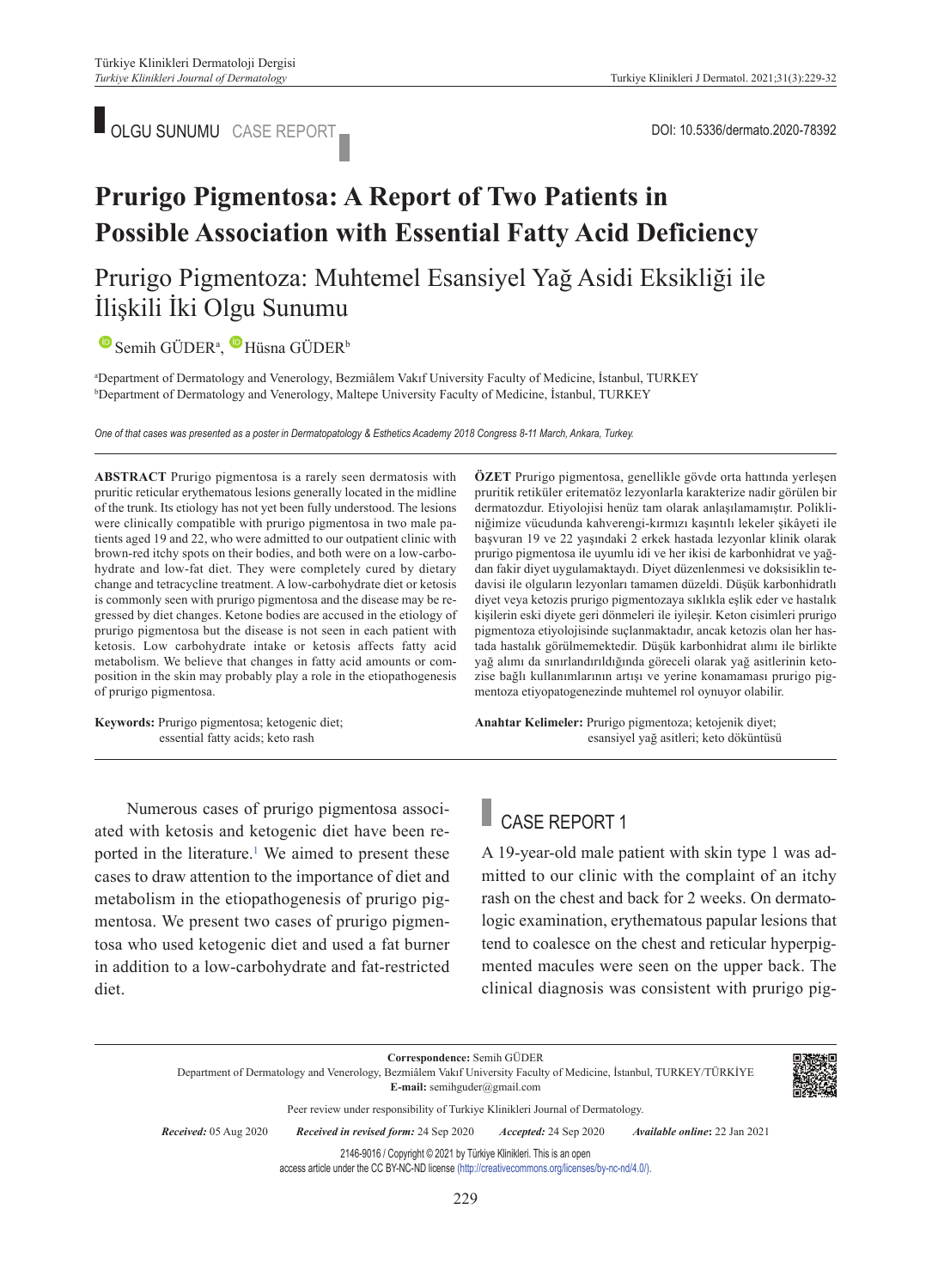mentosa [\(Figure 1\)](#page-1-0). It was determined that the patient had been on a ketogenic diet for 2 months, but also limited the consumption of fat. He had no accompanying disease and a history of drug use. The patient returned to his normal diet, and doxycycline therapy was given 200 mg/day for 2 weeks. Lesions disappeared within 3 weeks.

## CASE REPORT 2

A 22-year-old male patient with skin type 1 was admitted to our clinic with the complaint of an itchy rash on the chest area for 10 days. Reticular erythematous macules and papular lesions that tend to coalesce covering the middle of the chest were seen on dermatologic examination. Clinical features were consistent with the diagnosis of prurigo pigmentosa [\(Figure 2\)](#page-3-0). He was taking a thermogenic fat burner supplement containing green tea, citrus, and red pepper extract, caffeine, phenylalanine, and unroasted coffee beans, as well as limiting daily calorie and fat intake. The fat-burning food supplement used by the patient was discontinued and he was reassured to switch to his normal diet. The lesions completely regressed within 4 weeks. The consent form was taken from our patients.

### **DISCUSSION**

Prurigo pigmentosa is a rare skin disease with an unknown etiology. Although a few cases have not been associated with diet and systemic disease, there are many cases of prurigo pigmentosa reported in the literature, which have been reported to develop in conditions that cause ketosis, such as a ketogenic diet or diabetic ketoacidosis[.2](#page-3-0) In cases of prurigo pigmentosa due to ketosis, skin lesions also improve when ketosis improves.<sup>1</sup>

The basic principle in the ketogenic diet is to compensate for the energy deficit that has arisen by increasing the consumption of fat and protein while severely restricting carbohydrate intake. In this situation, fatty acids are used for energy production and break down into ketone bodies.<sup>3</sup>

Some people limit their fat intake during the ketogenic diet as in our cases. Our first case followed a ketogenic diet, but also restricted fat intake. Our sec-



**FIGURE 1:** Patient 1, on ketogenic diet, reticular erythematous papular lesions that tend to coalesce on the chest and upper back.

<span id="page-1-0"></span>

**FIGURE 2:** Patient 2, with the use of thermogenic fat burner, erythematous reticular papular lesions covering the the chest area.

ond case was using a food supplement had a fat-burning feature, but also restricted carbohydrate and fat consumption. An acute possible essential fatty acid (EFA) deficiency may occur during the ketogenic and fat-free diet, both due to the increased use of EFAs to compensate for the energy deficit and their inadequate intake. Therefore, EFA deficiency along with ketosis may play an additional factor in the etiology of prurigo pigmentosa.

A study in rats supports the view that the main changes in the fatty acid composition of mice on a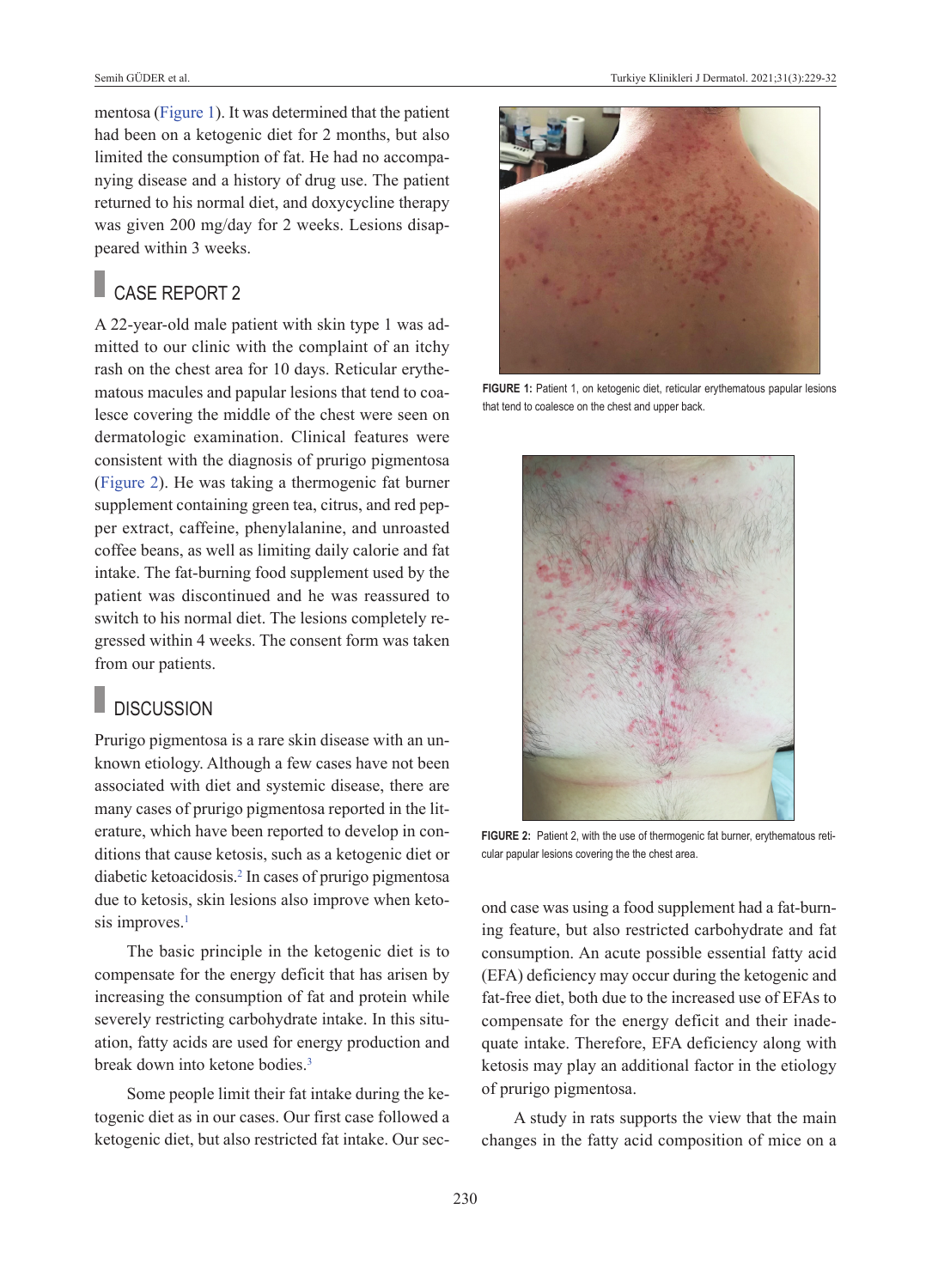ketogenic diet are due to the mobilization of EFA group polyunsaturated fatty acids from adipose tissue to the liver and brain. Fatty acids are released from adipose tissue for energy production during the ketogenic diet.<sup>4</sup> In ketosis, ketone bodies produced from fatty acids accumulate in tissues and lead to cytotoxic effects and inflammation through intercellular adhesion molecule 1[.1](#page-3-0)

However, the disease does not develop in every patient with ketosis. This may be related to the severity of ketosis, or it may be due to the limitation of fat intake during the ketogenic diet. It may result in an acute fatty acid deficiency due to their inadequate fat intake and their increasing use to compensate for the current energy deficit. Fatty acid deficiency may play a role in the pathogenesis of the disease along with ketosis.

Prurigo pigmentosa can also be seen in malabsorption cases leading to nutritional deficiency such as bariatric surgery and hyperemesis.<sup>5</sup> In cases of liver failure, malnutrition and malabsorption can develop[.6](#page-3-0) A skin disease similar to prurigo pigmentosa has been reported in a patient with dermatitis herpetiformis accompanying celiac disease.<sup>7</sup> In such diseases that can lead to malabsorption or malnutrition, the development of prurigo pigmentosa may occur due to poor absorption or inadequate intake of EFA in addition to ketosis.

Essential fatty acids are a group of polyunsaturated fatty acids and consist of a group of omega 3 and omega 6 fatty acids. The best known alphalinoleic acid from the omega 3 group is linoleic acid from the omega 6 group. EFA plays an important role in skin barrier functions. They also have anti-inflammatory, photoprotective, and supportive properties in wound healing[.8,9](#page-3-0) In cases of EFA deficiency in humans, a dermatitis-like picture appears, characterized by erythema and dryness.<sup>10,11</sup>

Prurigo pigmentosa can be seen more frequently in light-skinned people of the Caucasian race. After Japan and Korea, most cases have been reported in Turkish society. There are also cases reported from Italy, Sicily, China, and the USA.<sup>2</sup> The development of prurigo pigmentosa may have been getting easy because our patients have Caucasian skin type.

The prevalence of prurigo pigmentosa in Japanese society may also be related to the eating habits of this community, apart from its racial characteristics. In a study that examines the diet of the Japanese community, it is reported that about a third of young girls in the age group 20 receive less than 80% of their daily energy needs. However, it was determined that the oil consumption of the population examined in this study was not too low[.12](#page-3-0) In this case, even if the fat consumption is normal, insufficient calorie intake within the diet may play a role in the etiology of prurigo pigmentosa secondary to genetically predisposition in light-skinned individuals by ketosis regardless of fatty acid deficiency.

The effectiveness of tetracyclines in the treatment of prurigo pigmentosa may be due to the nonantibiotic effects of these agents. Tetracyclines have antioxidant properties in addition to their effects on cytokine regulation, chemotaxis, and activation of leukocytes[.13](#page-3-0) Tetracyclines are also effective in fatty acid metabolism. Tetracyclines have been shown to have anti-lipolytic effects on fat cells.<sup>14</sup> In another study, oral tetracycline hydrochloride for acne treatment has been shown to significantly reduce the average free fatty acid/triglyceride ratio in hair lipids.<sup>15</sup> The therapeutic efficacy of tetracyclines in prurigo pigmentosa may be related to its effects on lipid metabolism in addition to its other features.

Changes in the amount or composition of fatty acids in the tissue may play a role in the etiology of prurigo pigmentosa. It may be possible that the development of prurigo pigmentosa in younger age groups and people with low body fat ratio may be associated with a ketogenic or low-carbohydrate diet, but prurigo pigmentosa may also develop due to metabolic diseases that may lead to ketosis.

Hence we suggest a possible malnutrition or absorption disorder which can lead to ketosis should be investigated and the daily calorie values and fat consumption should be questioned in every patient with prurigo pigmentosa.

#### *Source of Finance*

*During this study, no financial or spiritual support was received neither from any pharmaceutical company that has a*